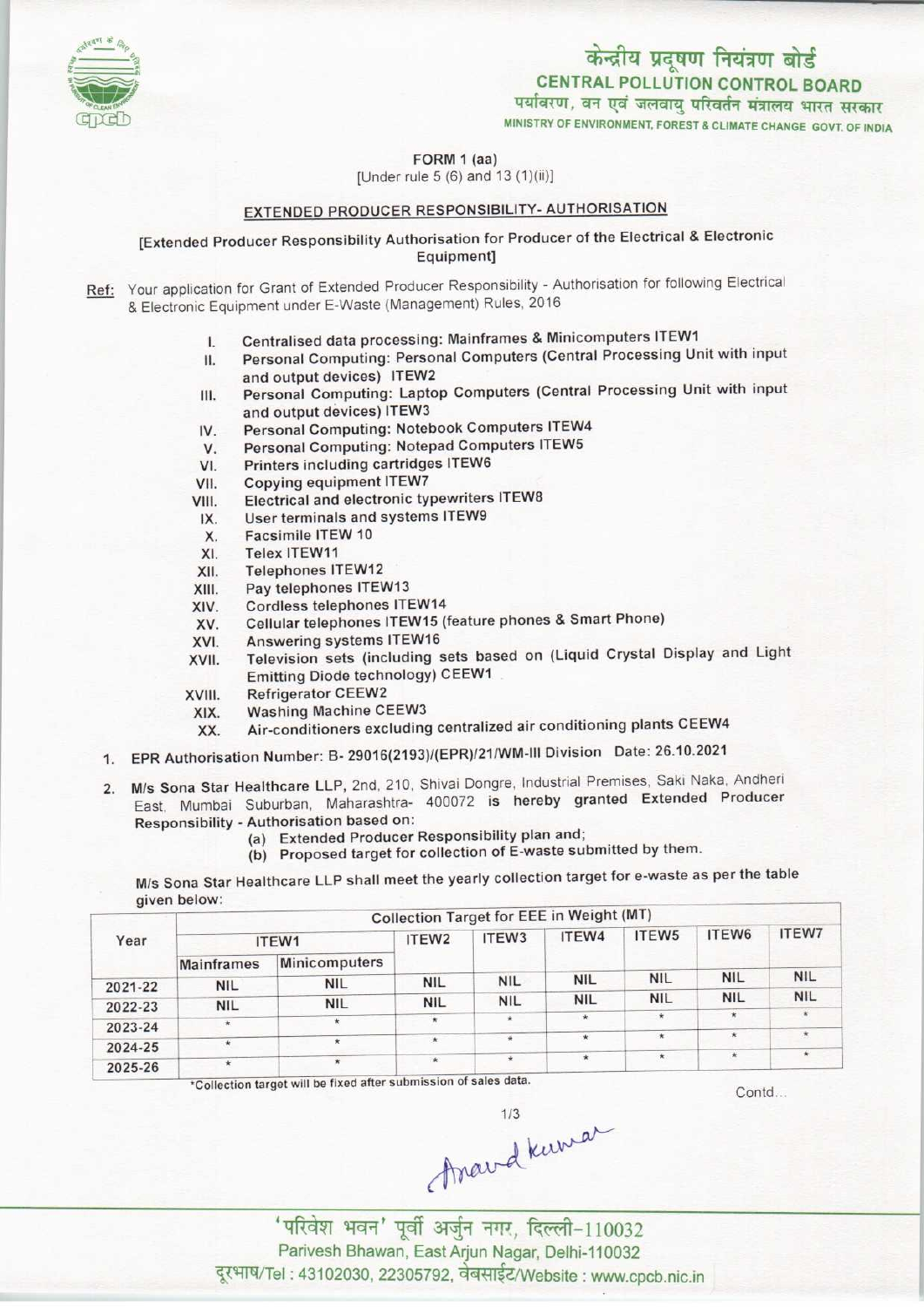

| Year    |                       |                                                                  |            |            |            | Collection Target for EEE in Weight (MT) |                    |                   |                 |
|---------|-----------------------|------------------------------------------------------------------|------------|------------|------------|------------------------------------------|--------------------|-------------------|-----------------|
|         | ITEW8                 | ITEW9                                                            | ITEW10     | ITEW11     | ITEW12     | ITEW13                                   | ITEW14             | ITEW15            |                 |
|         | 2021-22<br><b>NIL</b> |                                                                  |            |            |            |                                          |                    | Feature<br>Phones | Smart<br>Phones |
| 2022-23 |                       | <b>NIL</b>                                                       | <b>NIL</b> | <b>NIL</b> | <b>NIL</b> | <b>NIL</b>                               | <b>NIL</b>         | <b>NIL</b>        | <b>NIL</b>      |
|         | <b>NIL</b>            | <b>NIL</b>                                                       | <b>NIL</b> | <b>NIL</b> | <b>NIL</b> | <b>NIL</b>                               | <b>NIL</b>         | <b>NIL</b>        | <b>NIL</b>      |
| 2023-24 | $\star$               | <b>*</b>                                                         | $\star$    | $\star$    | $\star$    | $\star$                                  | $\star$            | $\star$           | $\star$         |
| 2024-25 | $\star$               | $\star$                                                          | $\star$    | $\star$    | $\star$    | $\star$                                  | $\star$            | $\star$           |                 |
| 2025-26 | $\star$               | $\star$                                                          | $\star$    | $\star$    | $\star$    | $\star$                                  | $\hat{\mathbf{x}}$ |                   | $\star$         |
|         |                       | *Collection target will be fixed after submission of sales data. |            |            |            |                                          |                    | $\star$           | $\star$         |

| ITEW <sub>16</sub><br><b>NIL</b> | CEEW1      | CEEW <sub>2</sub> | <b>Collection Target for EEE in Weight (MT)</b> |                       |
|----------------------------------|------------|-------------------|-------------------------------------------------|-----------------------|
|                                  |            |                   | CEEW <sub>3</sub>                               | CEEW4                 |
|                                  | <b>NIL</b> | <b>NIL</b>        | <b>NIL</b>                                      |                       |
| <b>NIL</b>                       |            |                   |                                                 | <b>NIL</b>            |
|                                  | ∗          | $\star$           |                                                 | <b>NIL</b>            |
| ×.                               |            |                   |                                                 |                       |
| $\star$                          |            |                   |                                                 |                       |
| $30 - 11 - 11$                   |            | <b>NIL</b><br>丼   | <b>NIL</b><br>$\star$                           | <b>NIL</b><br>$\star$ |

Collection target will be fixed after submission of sales data.

## 3. The Authorisation shall be valid for a period of five  $(5)$  years from date of issue with  $f(x)$ conditions:

- i. You shall strictly follow the approved Extended Producer Responsibility plan, a copy of which is enclosed herewith as Enclosure-I;
- ii. You shall ensure that collection mechanism or collection Centres are set up or designated as per the details given in the Extended Producer Responsibility plan and that shall be completed before the proposed dates if any in the EPR Plan (list of collection Centres and the toll free numbers for reverse logistics enclosed);
- iii. You shall ensure that all the collected e-waste is channelized to recycler/dismantler M/s E-waste Recycler India, Shed No 15 Roz ka Meo Industrial area Nuh and records shall be maintained at recycler/dismantler and your end;
- iv. You shall maintain records, in Form-2 of these Rules, of e-waste and make such records available for scrutiny by Central Pollution Control Board;
- v. You shall file annual returns in Form-3 to the Central Pollution Control Board on or before 30th day of June following the financial year to which that returns relates.

## vi. General Terms & Conditions of the Authorisation:

- a.The authorisation shall comply with provisions of the Environment (Protection) Act, <sup>1986</sup> and the E-waste (Management) Rules,2016 made there under;
- b. The authorisation or its renewal shall be produced for inspection at the request of an officer authorised by the Central Pollution Control Board;
- c.Any change in the approved Extended Producer Responsibility plan should be informed to Central Pollution Control Board within 15 days on which decision shall be communicated by Central Pollution Control Board within sixty days;

Assaud Kurwar

Contd...